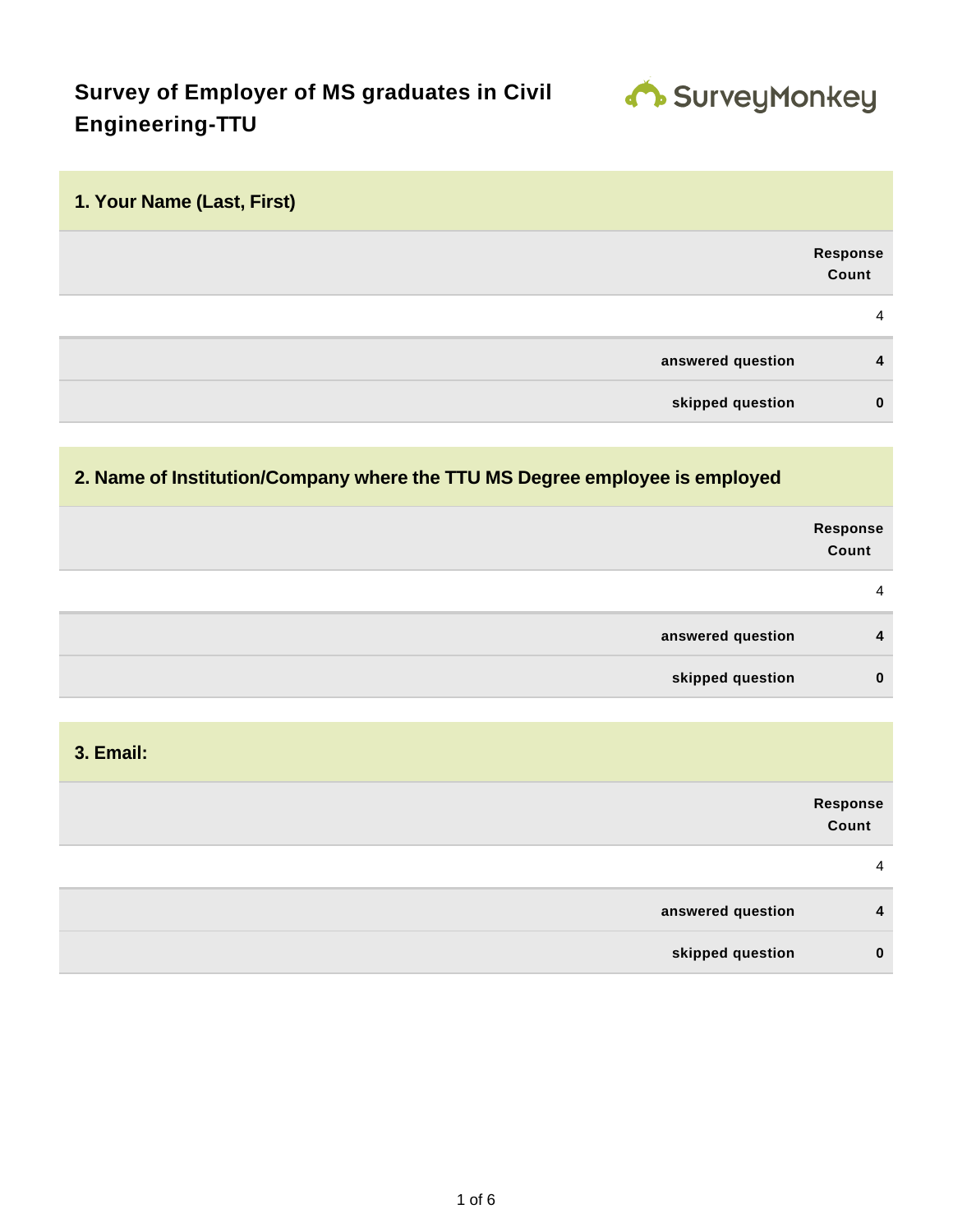#### **4. What is the nature of work currently pursued by your employee with a TTU MS degree in Civil Engineering?**

| Response<br>Percent                           | <b>Response</b><br>Count |
|-----------------------------------------------|--------------------------|
| Research<br>0.0%                              | $\pmb{0}$                |
| <b>Doctoral Studies</b><br>$0.0\%$            | $\mathbf 0$              |
| Consulting<br>25.0%                           | 1                        |
| <b>Structures/Mechanics</b><br>50.0%          | $\mathbf{2}$             |
| <b>Environmental/Water Resources</b><br>25.0% | 1                        |
| Transportation/Materials<br>25.0%             | 1                        |
| Other (please specify)                        | $\overline{2}$           |
| answered question                             | 4                        |
| skipped question                              | $\bf{0}$                 |

### **5. The employee has successfully demonstrated technical competence in the planning and/or design/operation of civil engineering infrastructure (or relevant protocols)**

|                          | <b>Response</b><br><b>Percent</b> | <b>Response</b><br>Count |
|--------------------------|-----------------------------------|--------------------------|
| No Opinion               | 25.0%                             | $\mathbf{1}$             |
| <b>Strongly Disagree</b> | 0.0%                              | $\mathbf 0$              |
| Disagree                 | $0.0\%$                           | $\mathbf 0$              |
| Agree                    | 25.0%                             | $\mathbf{1}$             |
| <b>Strongly Agree</b>    | 50.0%                             | $\overline{2}$           |
|                          | answered question                 | $\overline{4}$           |
|                          | skipped question                  | $\bf{0}$                 |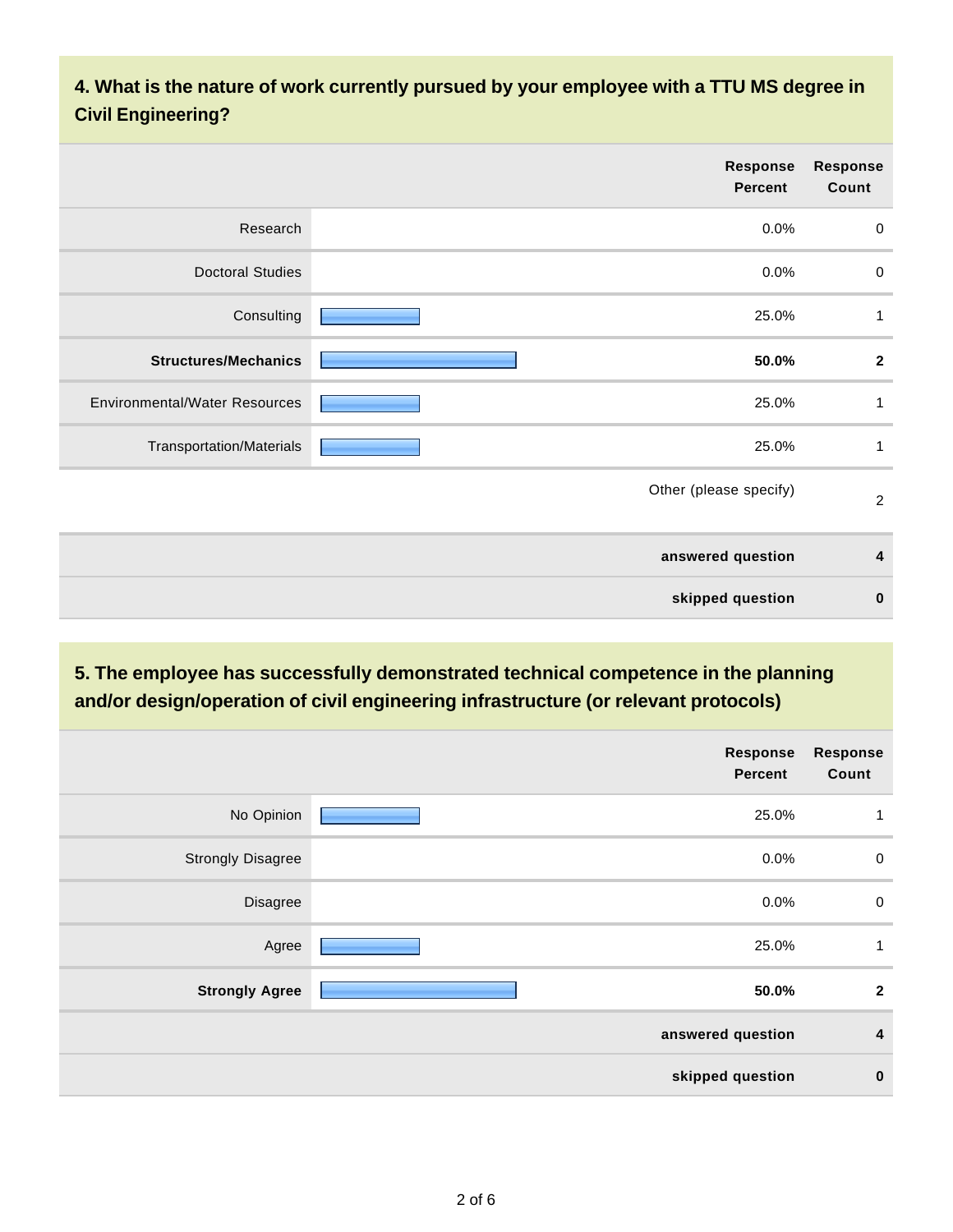**6. The employee is aware of the present day professional practice in his/her area in civil engineering.**

|                          | Response<br><b>Percent</b> | <b>Response</b><br>Count |
|--------------------------|----------------------------|--------------------------|
| No Opinion               | 0.0%                       | $\boldsymbol{0}$         |
| <b>Strongly Disagree</b> | 0.0%                       | $\mathbf 0$              |
| Disagree                 | 0.0%                       | $\pmb{0}$                |
| Agree                    | 50.0%                      | $\overline{2}$           |
| <b>Strongly Agree.</b>   | 50.0%                      | $\mathbf{2}$             |
|                          | answered question          | 4                        |
|                          | skipped question           | $\bf{0}$                 |

**7. The employee can (or has) successfully present(ed) work at professional meetings or published work in scholarly journals.**

|                          | <b>Response</b><br><b>Percent</b> | <b>Response</b><br>Count |
|--------------------------|-----------------------------------|--------------------------|
| No Opinion               | 0.0%                              | $\pmb{0}$                |
| <b>Strongly Disagree</b> | 0.0%                              | $\boldsymbol{0}$         |
| Disagree                 | 25.0%                             | 1                        |
| Agree                    | 50.0%                             | $\mathbf{2}$             |
| <b>Strongly Agree</b>    | 25.0%                             | 1                        |
|                          | answered question                 | 4                        |
|                          | skipped question                  | $\bf{0}$                 |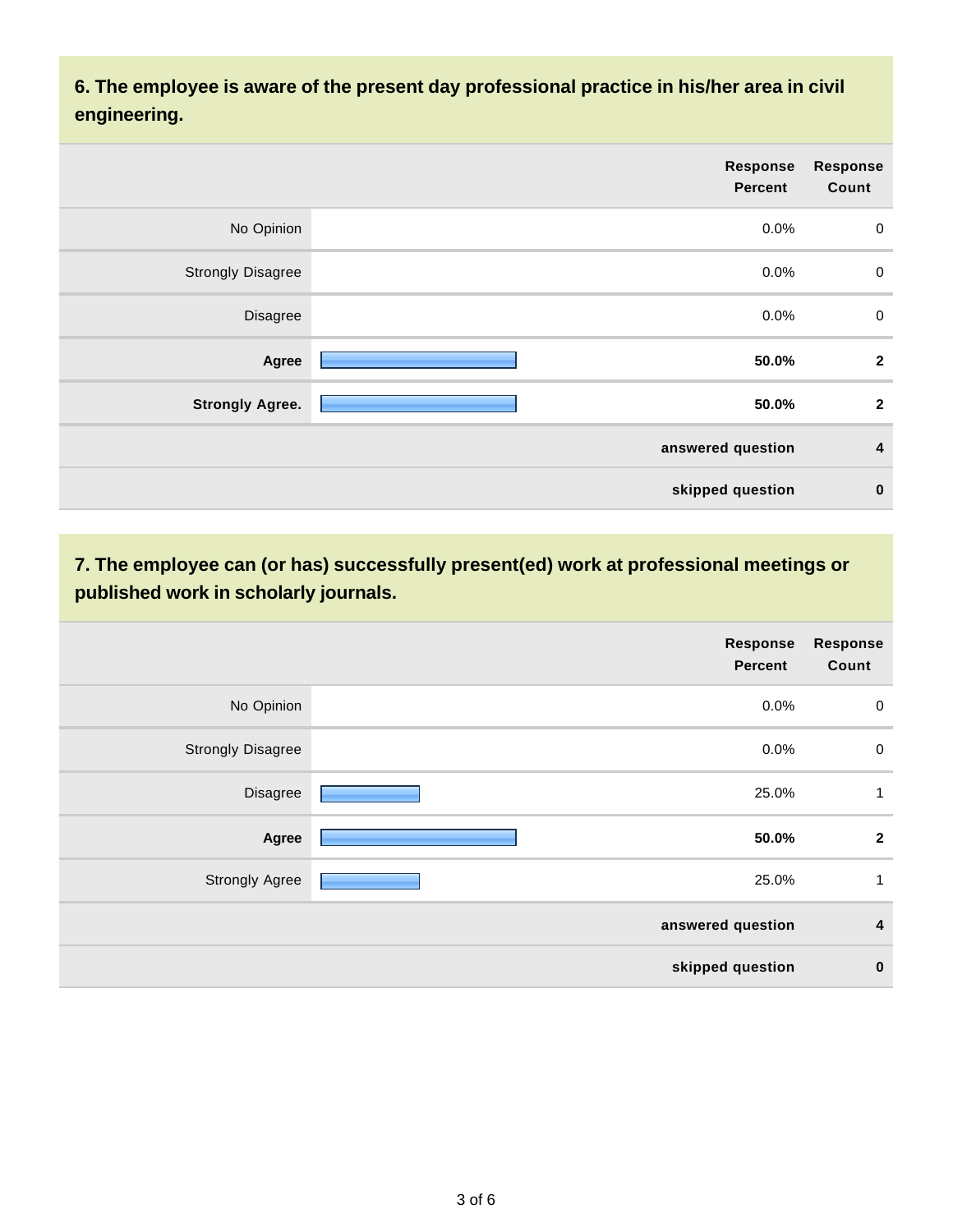#### **8. The employee has demonstrated skills to undertake technically sound analysis independently**

|                          | Response<br><b>Percent</b> | <b>Response</b><br>Count |
|--------------------------|----------------------------|--------------------------|
| No Opinion               | 0.0%                       | $\mathbf 0$              |
| <b>Strongly Disagree</b> | 0.0%                       | $\mathbf 0$              |
| Disagree                 | 0.0%                       | $\pmb{0}$                |
| Agree                    | 75.0%                      | 3                        |
| <b>Strongly Agree</b>    | 25.0%                      | $\mathbf 1$              |
|                          | answered question          | 4                        |
|                          | skipped question           | $\bf{0}$                 |

### **9. The MS graduate can (has) successfully undertake(n) further advanced study at the doctoral level in civil engineering or a related area.**

|                          | <b>Response</b><br><b>Percent</b> | <b>Response</b><br>Count |
|--------------------------|-----------------------------------|--------------------------|
| No Opinion               | 0.0%                              | $\pmb{0}$                |
| <b>Strongly Disagree</b> | 0.0%                              | $\mathbf 0$              |
| Disagree                 | 25.0%                             | 1                        |
| Agree                    | 75.0%                             | $\mathbf{3}$             |
| <b>Strongly Agree</b>    | 0.0%                              | $\pmb{0}$                |
|                          | answered question                 | 4                        |
|                          | skipped question                  | $\mathbf 0$              |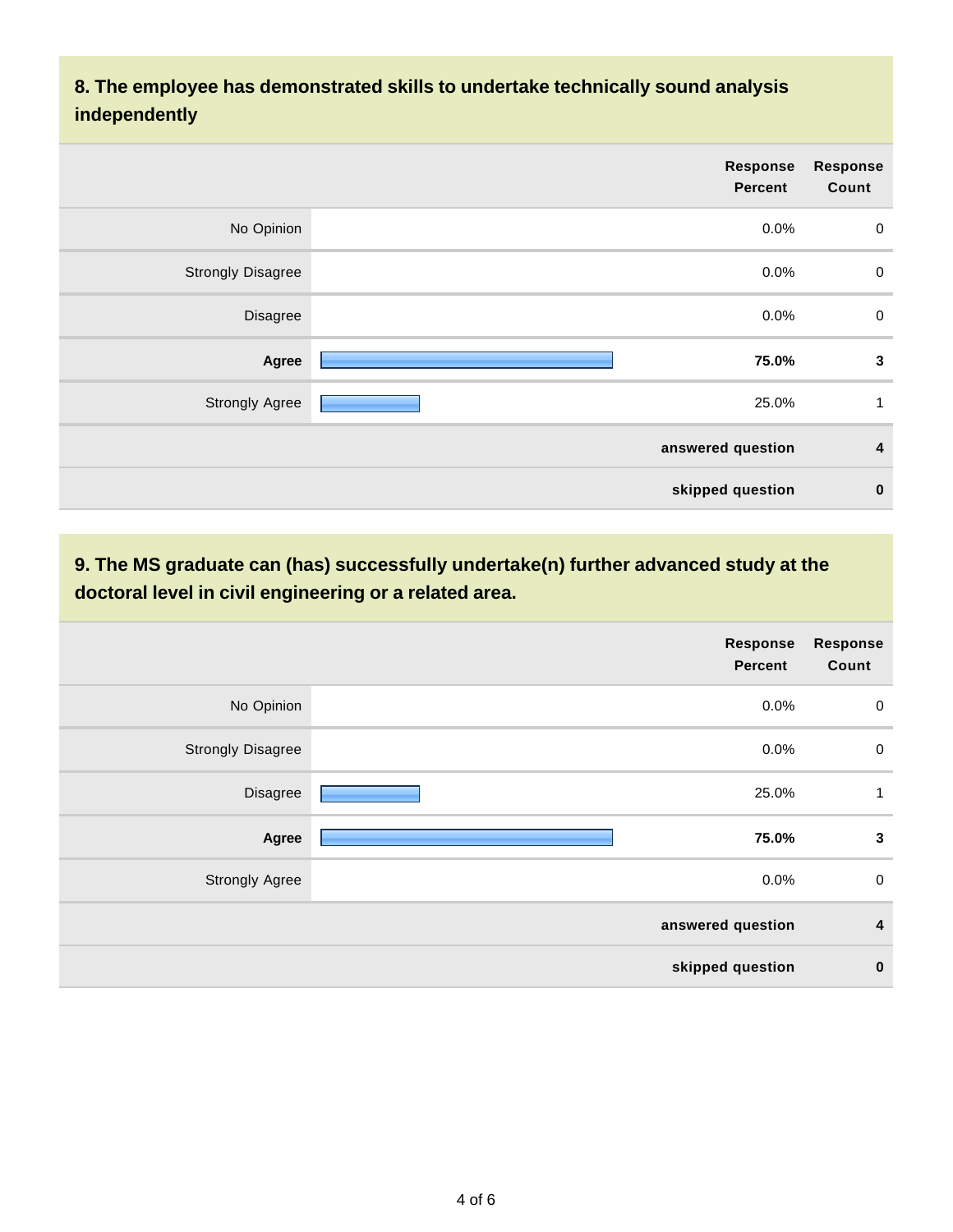#### **10. The employee can (has) develop(ed) civil engineering solutions within a team setting**

|                          | <b>Response</b><br><b>Percent</b> | <b>Response</b><br>Count |
|--------------------------|-----------------------------------|--------------------------|
| No Opinion               | 0.0%                              | $\overline{0}$           |
| <b>Strongly Disagree</b> | 0.0%                              | $\overline{0}$           |
| Disagree                 | 0.0%                              | $\pmb{0}$                |
| Agree                    | 50.0%                             | $\overline{2}$           |
| <b>Strongly Agree</b>    | 50.0%                             | $\mathbf{2}$             |
|                          | answered question                 | $\overline{4}$           |
|                          | skipped question                  | $\bf{0}$                 |

#### **11. The employee has demonstrated a sustained level of productivity since graduation with an MS degree**

|                          | Response<br><b>Percent</b> | <b>Response</b><br>Count |
|--------------------------|----------------------------|--------------------------|
| No opinion               | 0.0%                       | $\mathbf 0$              |
| <b>Strongly Disagree</b> | 0.0%                       | $\mathbf 0$              |
| Agree                    | 50.0%                      | $\mathbf{2}$             |
| <b>Strongly Agree</b>    | 50.0%                      | $\mathbf{2}$             |
|                          | answered question          | $\overline{\mathbf{4}}$  |
|                          | skipped question           | $\bf{0}$                 |